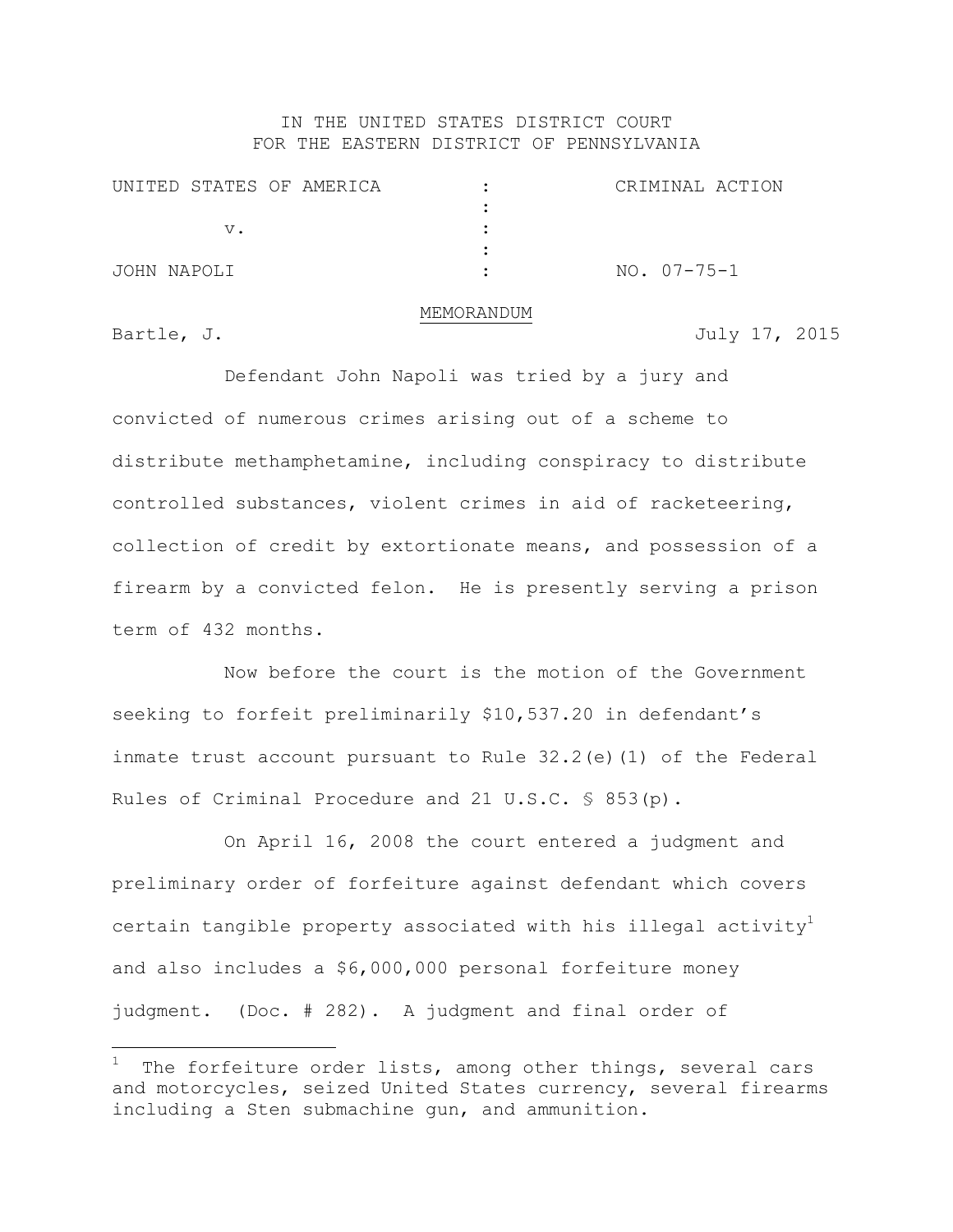forfeiture was entered on September 20, 2010. (Doc. # 336). Since that time the Government has been able to locate and dispose of only a portion of the property originally subject to forfeiture. It has received \$258,500 to date as a result of the sale of that property. In March 2015, however, the United States Marshals Service learned that defendant possesses the \$10,537.20 in issue here.

Rule 32.2(e)(1) allows the entry or amendment of an order of forfeiture to include property that is "subject to forfeiture under an existing order of forfeiture but was located and identified after that order was entered; or ... is substitute property that qualifies for forfeiture under an applicable statute." Under 21 U.S.C. § 853(p) the Government is authorized to obtain the forfeiture of substitute property when the Government establishes that property constituting or derived from the proceeds of a criminal violation "cannot be located upon the exercise of due diligence" because of "any act or omission of the defendant." The Government may meet its burden under this provision by submitting an affidavit from investigating officials. See U.S. v. Gordon, 710 F.3d 1124, 1166-67 (10th Cir. 2013).

Defendant argues that forfeiture is not warranted because the Government has not demonstrated due diligence or an act or omission of concealment on his part under § 853(p). We

-2-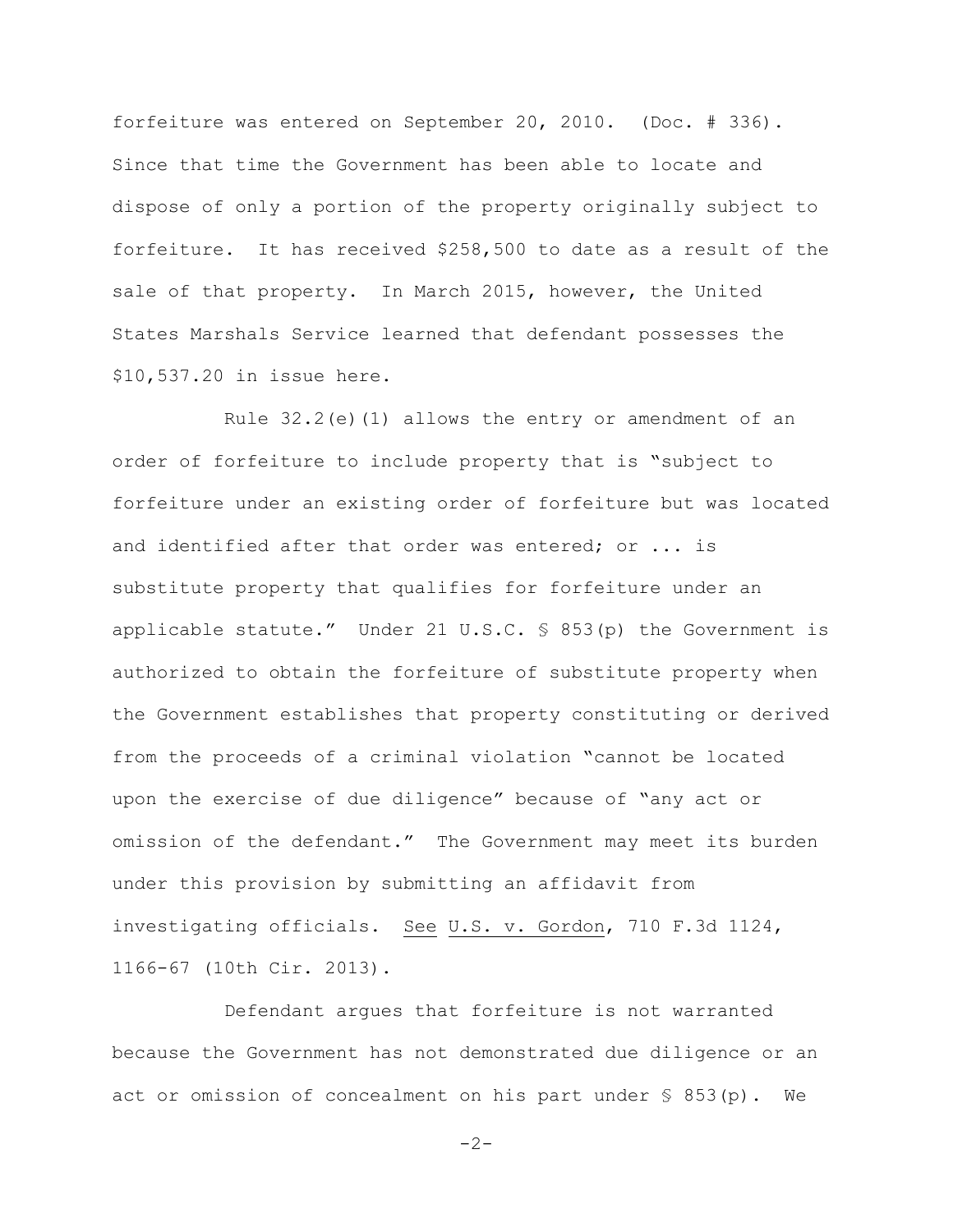disagree. The Government has submitted an affidavit with its reply brief detailing the Marshals Service's investigation of defendant's assets. Defendant and members of his family were found to possess no substantial property related to a criminal scheme that earned him several million dollars. It is reasonable to infer in these circumstances that an act or omission of defendant shielded ill-gotten assets from the Government's reach. The Government has therefore met the requirements of § 853(p).

Even if the Government had supplied no affidavit, § 853(p) is of no moment when officials seek the forfeiture of money in satisfaction of a personal forfeiture money judgment. The Government seeks to recover the \$10,537.20 in defendant's inmate trust account to satisfy in part a \$6,000,000 money judgment against him. In this respect it is not a "substitute" for any specific, tangible property. It is therefore unnecessary for the Government to establish that the \$10,537.20 is substitute property under § 853(p). See U.S. v. Newman, 659 F.3d 1235, 1242-43 (9th Cir. 2011).

Accordingly, the motion of the Government will be granted.

-3-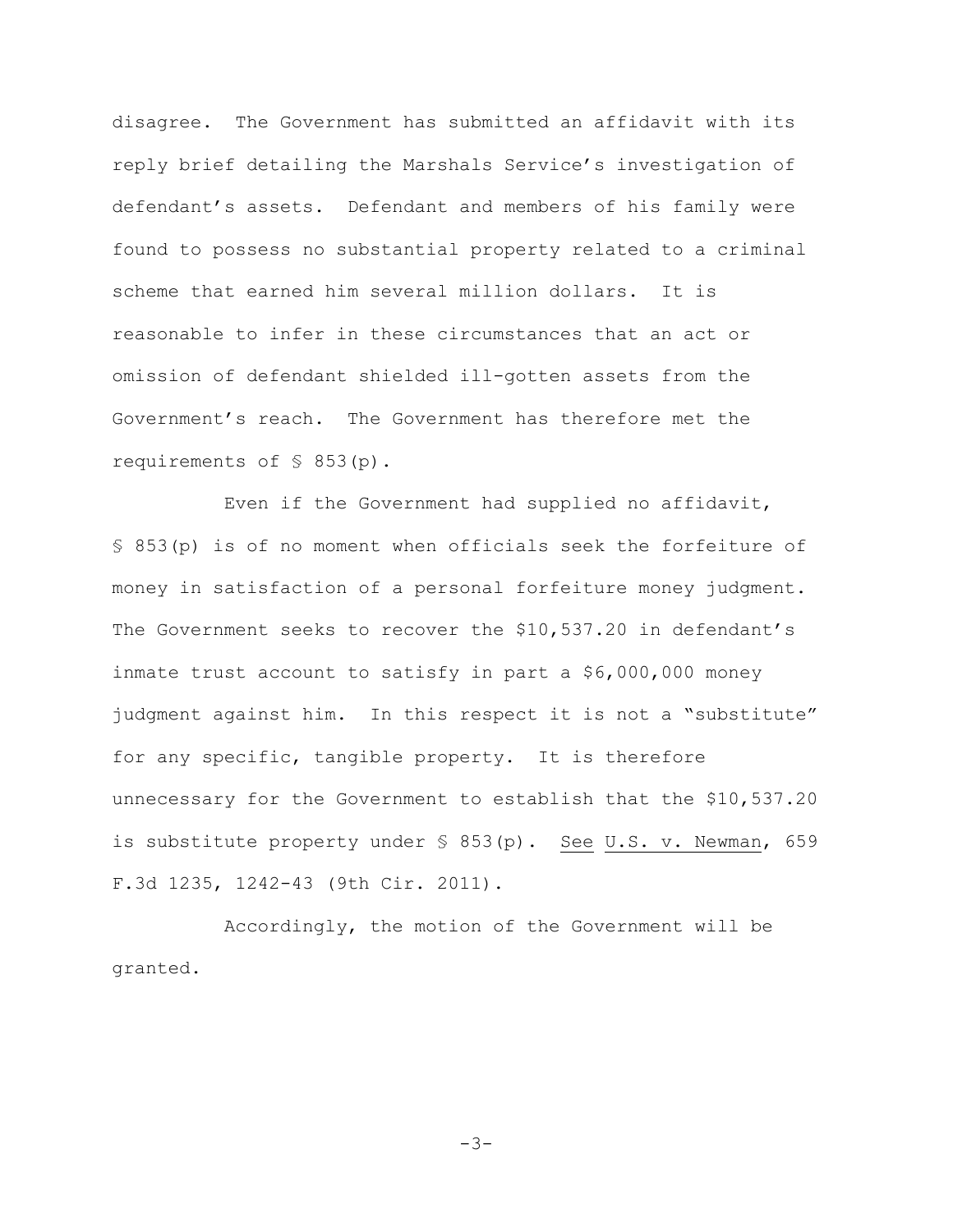## IN THE UNITED STATES DISTRICT COURT FOR THE EASTERN DISTRICT OF PENNSYLVANIA

| UNITED STATES OF AMERICA | CRIMINAL ACTION |
|--------------------------|-----------------|
|                          |                 |
| VZ.                      |                 |
|                          |                 |
| JOHN NAPOLI              | NO. 07-75-1     |

## ORDER

AND NOW, this 17th day of July, 2015, for the reasons set forth in the accompanying Memorandum, it is hereby ORDERED that:

(1) the motion of the Government for a Preliminary Order of Forfeiture (Doc. # 424) is GRANTED;

(2) all right, title, and interest of the defendant in \$10,537.20 in United States currency currently held by the Bureau of Prisons in the defendant's inmate trust account is subject to forfeiture;

(3) the Government shall post on an official internet Government forfeiture site (www.forfeiture.gov) for a period of at least 30 consecutive days, notice of the Government's intent to dispose of the property in such manner as the Attorney General may direct. This notice shall state that any person, other than the defendant, having or claiming a legal interest in the property subject to this order must file a petition with the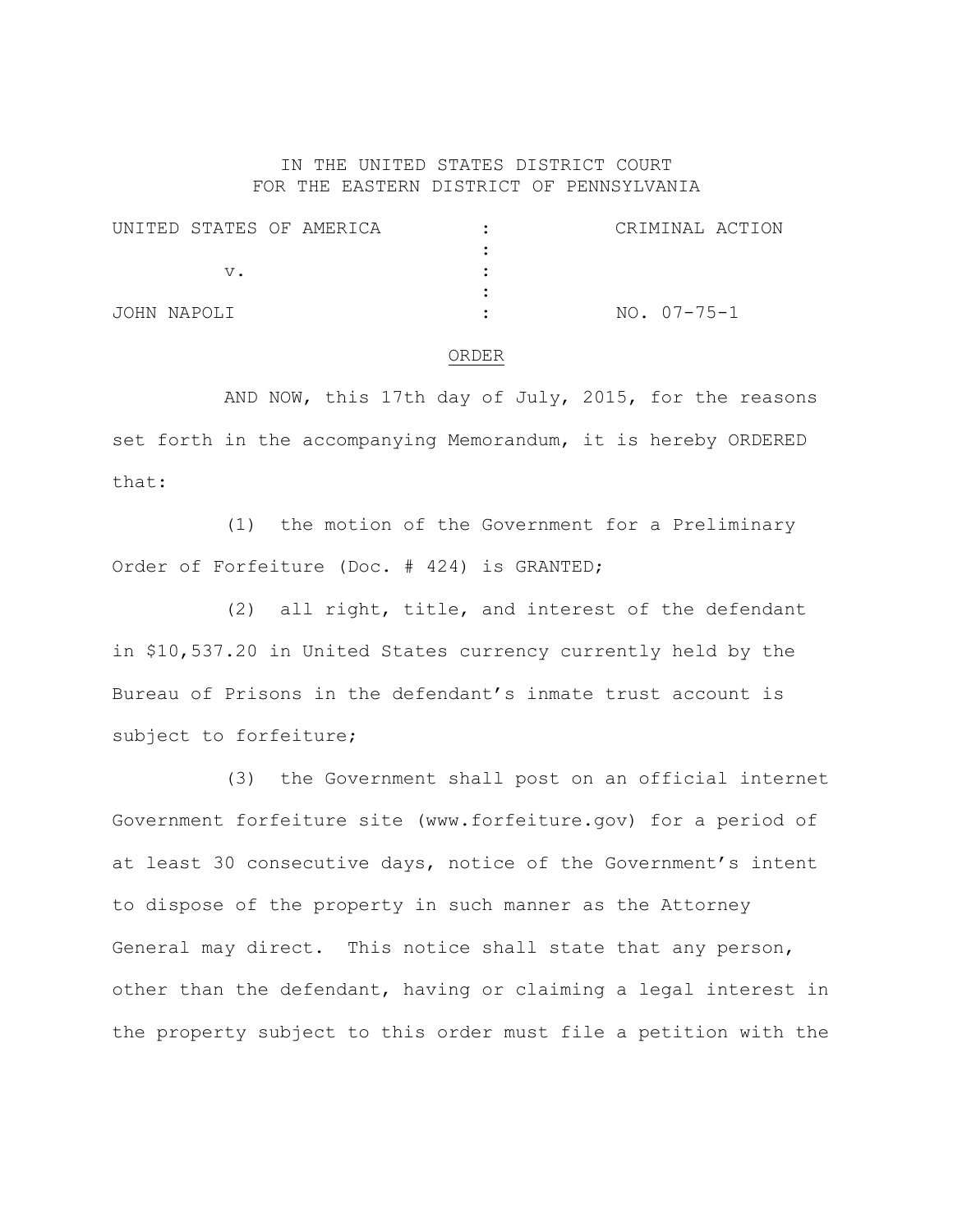court no later than thirty days after the last day of publication on the official internet Government forfeiture site;

(4) the notice shall state that any such petition shall be for a hearing to adjudicate the validity of the petitioner's alleged interest in the property, shall be signed by the petitioner under penalty of perjury, and shall set forth the nature and extent of the petitioner's right, title, or interest in each of the forfeited properties and any additional facts supporting the petitioner's claims, and the relief sought;

(5) to the extent practicable, the Government shall also provide direct written notice to persons known to have alleged an interest in the property that is subject to this order, or to their attorney, if they are represented, as a substitute for published notice as to those persons so notified. If direct written notice is provided, any person having or claiming a legal interest in any of the property subject to this order must file a petition with the court within 30 days after the notice is received;

(6) any person, other than defendant, asserting a legal interest in the subject property may, within the time periods described above for notice by publication and for direct written notice, petition the court for a hearing, without a jury, to adjudicate the validity of his or her alleged interest

$$
-2-
$$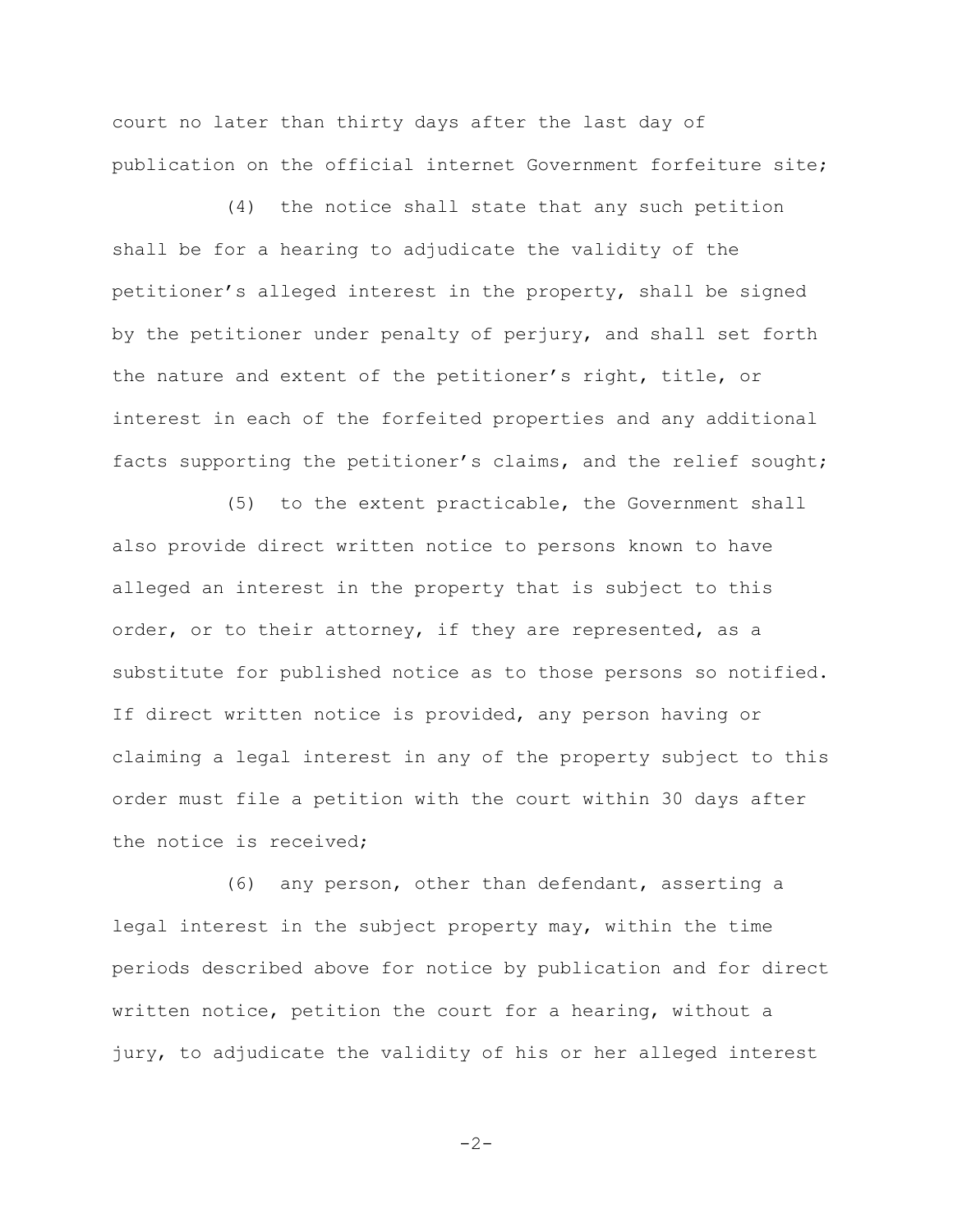in the subject property, and for an amendment of this order pursuant to 21 U.S.C. § 853(n)(6);

(7) any such petition shall be signed by the petitioner under penalty of perjury, and shall set forth the nature and extent of the petitioner's right, title, or interest in each of the forfeited properties and any additional facts supporting the petitioner's claim, and the relief sought;

(8) after the disposition of any petition filed under Rule 32.2(c)(1)(A) of the Federal Rules of Criminal Procedure, and before a hearing on any petition, discovery may be conducted in accordance with the Federal Rules of Civil Procedure upon a showing that such discovery is necessary or desirable to resolve factual issues;

(9) following the disposition by the court of any third-party interests the Government shall have clear title to all subject property held by the court to be free from any such interest;

(10) the court shall retain jurisdiction to enforce this order, and to amend it as necessary, pursuant to Rule 32.2(e) of the Federal Rules of Criminal Procedure;

(11) the Judgment and Preliminary Order of Forfeiture entered on April 16, 2008 (Doc. # 282) and the Judgment and Final Order of Forfeiture entered on September 20, 2010 (Doc. # 336) shall otherwise remain unmodified and in full effect; and

```
-3-
```